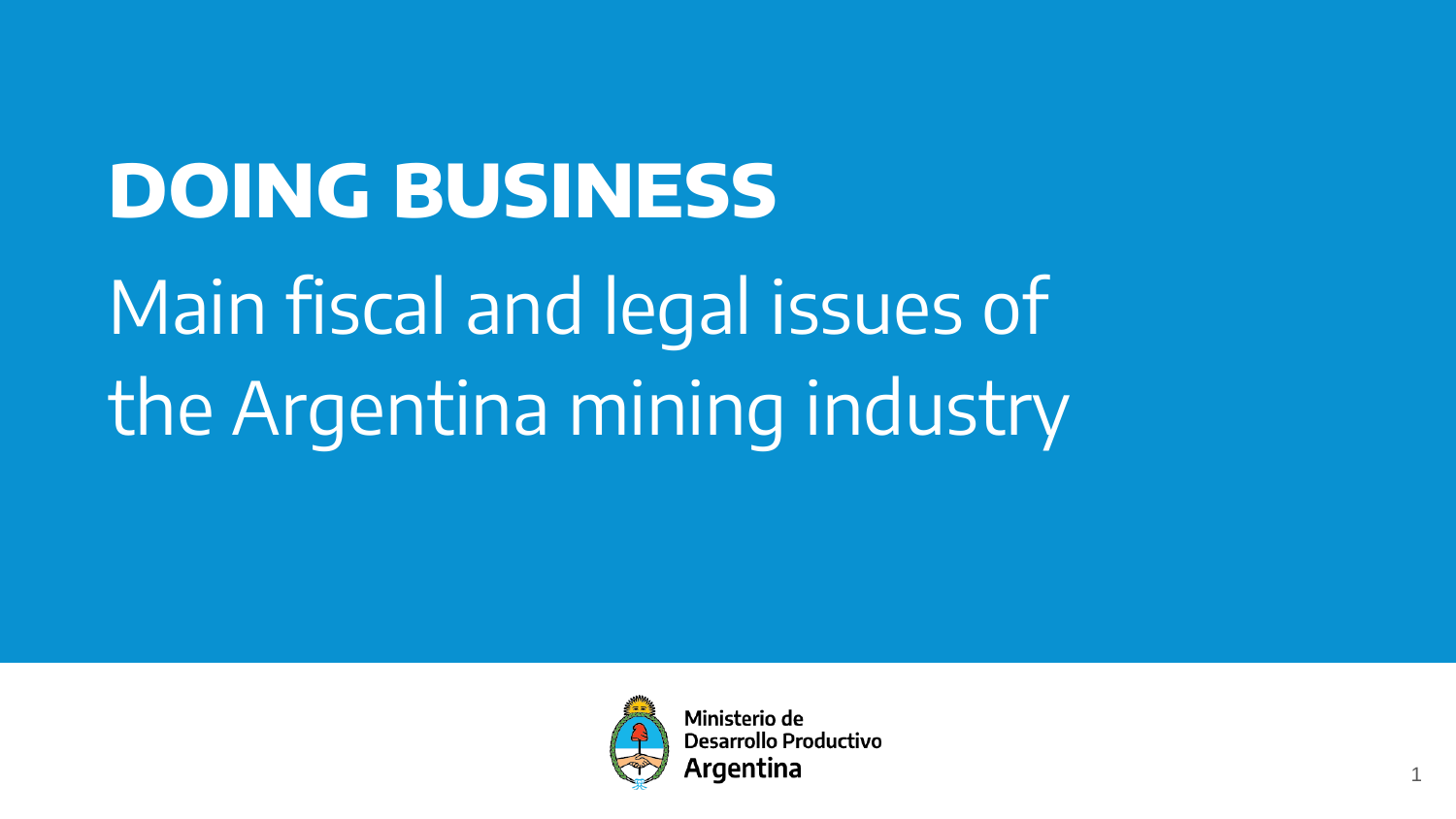### Argentina is a Federal Republic and the resources are of provincial domain Argentina is a Federal Republic **and the resources are of provincial domain**

|                                                             | <b>Federal</b><br><b>Government</b> | <b>Provinces</b> |  |
|-------------------------------------------------------------|-------------------------------------|------------------|--|
| <b>Natural Resources</b><br>(including mineral<br>deposits) |                                     |                  |  |
| Mining Code                                                 |                                     |                  |  |
| Mineral title & permits                                     |                                     |                  |  |
| Mining Investment Law                                       |                                     |                  |  |
| Environmental regulations                                   |                                     |                  |  |

#### **The territory consists of:**

**1** Federal Government

**23** Provinces and **1** Autonomous City

**+2000** Municipalities



**COFEMIN** Consejo Federal Minero Nation-Province consensus for Mining Policy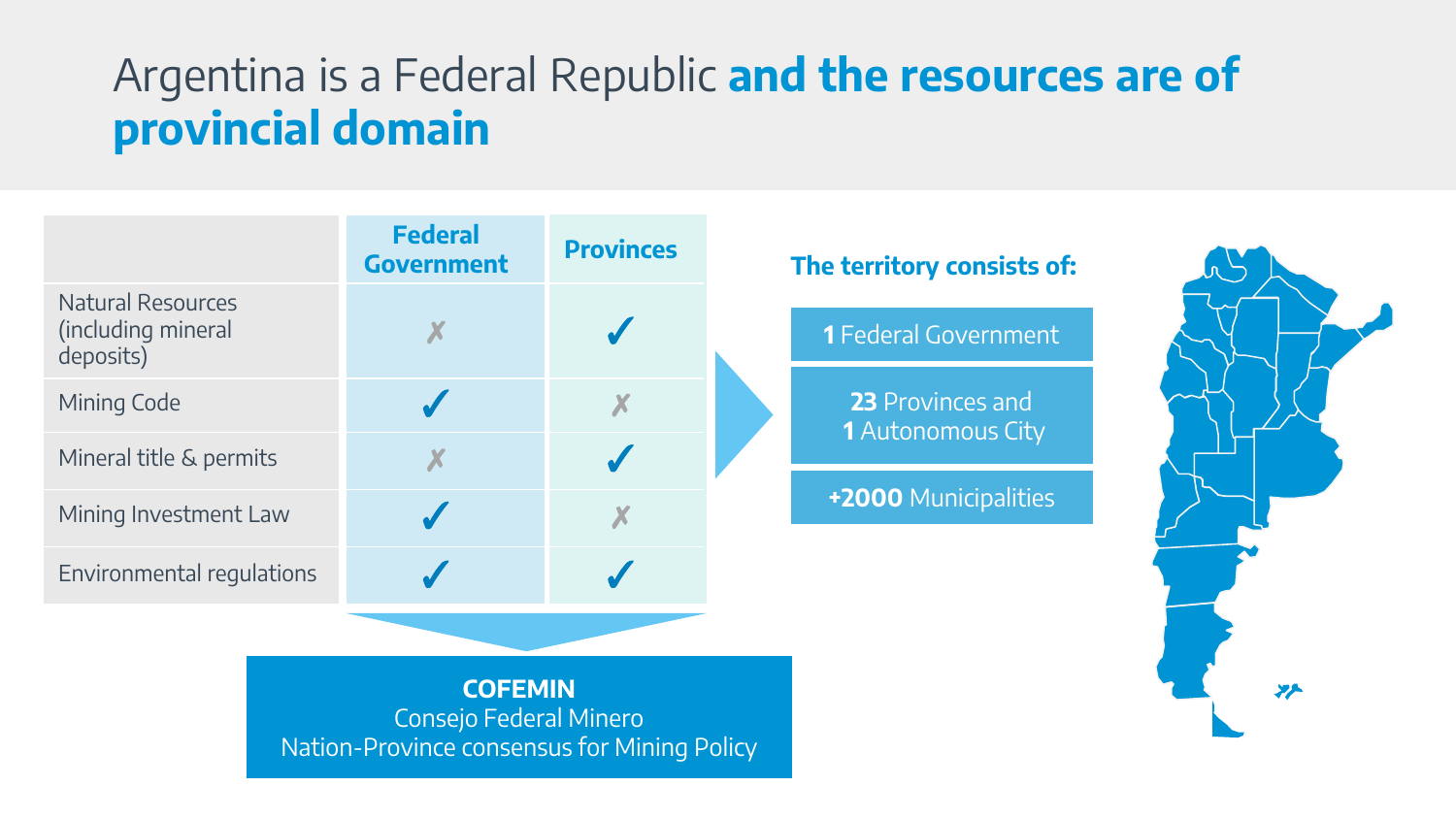## **TITLE**

Argentina's mining framework: **legal aspects**



- **Belongs to the discoverer**. Must file claim with the Province
- "Free-entry system" Concession for all minerals type (**no restricted minerals**)

# **TENURE**

- **Simple to maintain:** annual payment and executed investment plan
- (within 5 years of title)
- Granted in **perpetuity,** provided there is mineable ore and continued mining activity by owner

# **PERMITS**

- **Unified, clear and timely environmental approval process.**
- **Environmental and construction permits** mostly granted and controlled by the **Provinces**.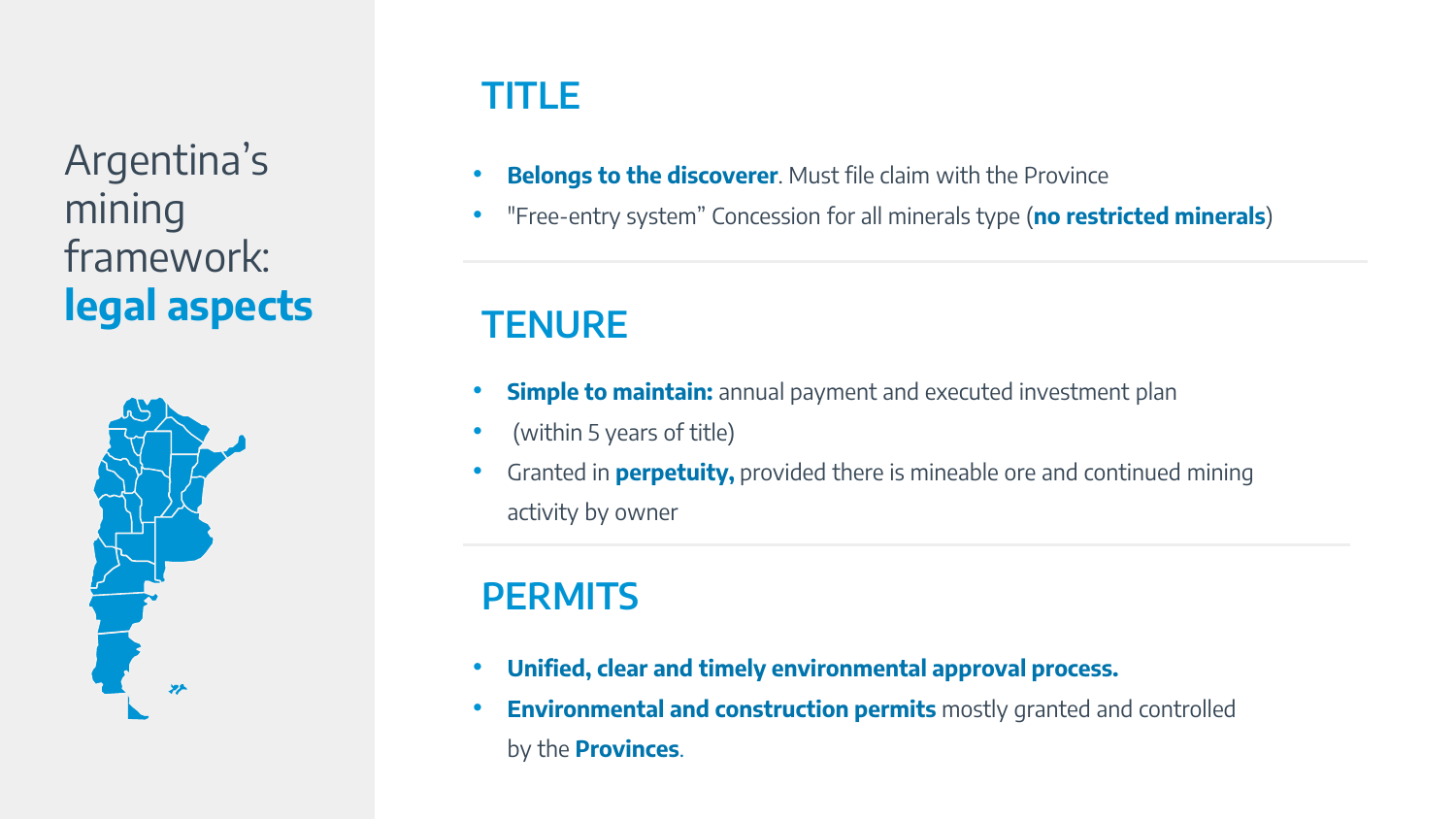#### **Classification of mines**  according to the type of mineral discovered

Mines in which the soil is an accessory, that belongs to the provincial state in which it lies, and can only be exploited given legal grant by the regarding mining authority.

- A. The following metals: gold, silver, platinum, mercury, copper, iron, lead, tin, zinc, nickel, cobalt, bismuth, manganese, antinomy, wolframite, aluminum, beryllium, vanadium, cadmium, tantalum, molybdenum, lithium and potassium.
- B. Arsenic, quartz, feldspar, mica, fluorite, calcareous phosphates, sulfur, borates.
- Precious stones.
- D. Certain fuels: mineral coal, lignite, anthracite coal and solid hydrocarbons.

# **First Second Third**

Mines that because of their relevance are granted preferably to the soil owner; and mines that due to the deposit conditions are destined to the common advantage.

- A. Metallic sands and precious stones which are found in river beds and on the banks of water courses, or at tailing dams of abandoned mines.
- B. Saltpeter, salines, peat bogs.
- Metals not included in the first class.
- D. Low grade aluminous soils, abrasives, ochres, resins, steatite, barium sulfate, low grade copper ores, graphite, fine white clay, alkaline salts or earthy alkaline salts, amianthus, bentonite, zeolite and permutable or permutitic minerals.

Mines that belong to the soil owner and no one may exploit it without the owner consent except public utility declaration.

Includes mines where the minerals are of an earthy or rocky nature used in the construction and ornamental industries.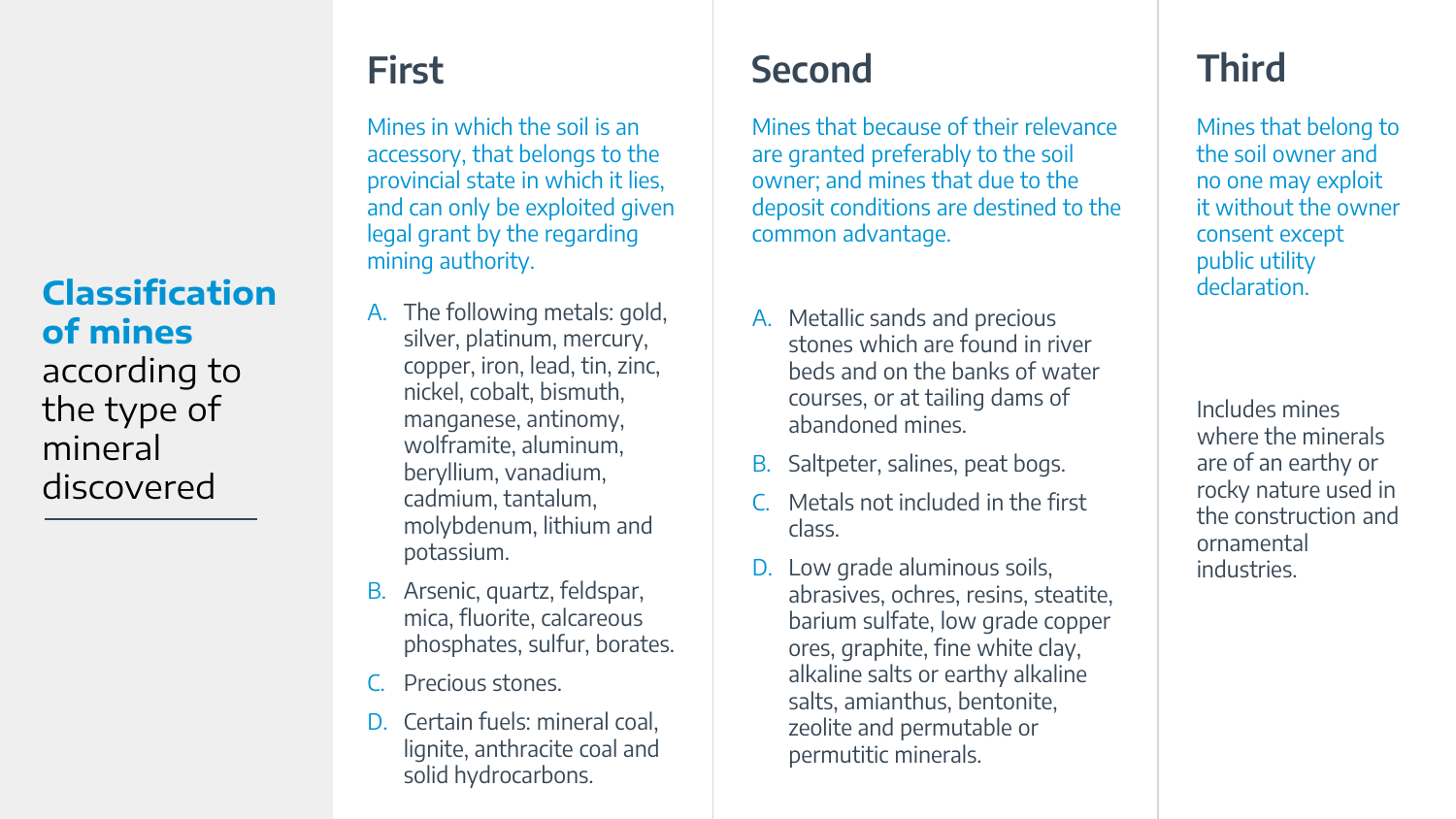The National Constitution states that mines are private property of the Provinces which are able to grant concessions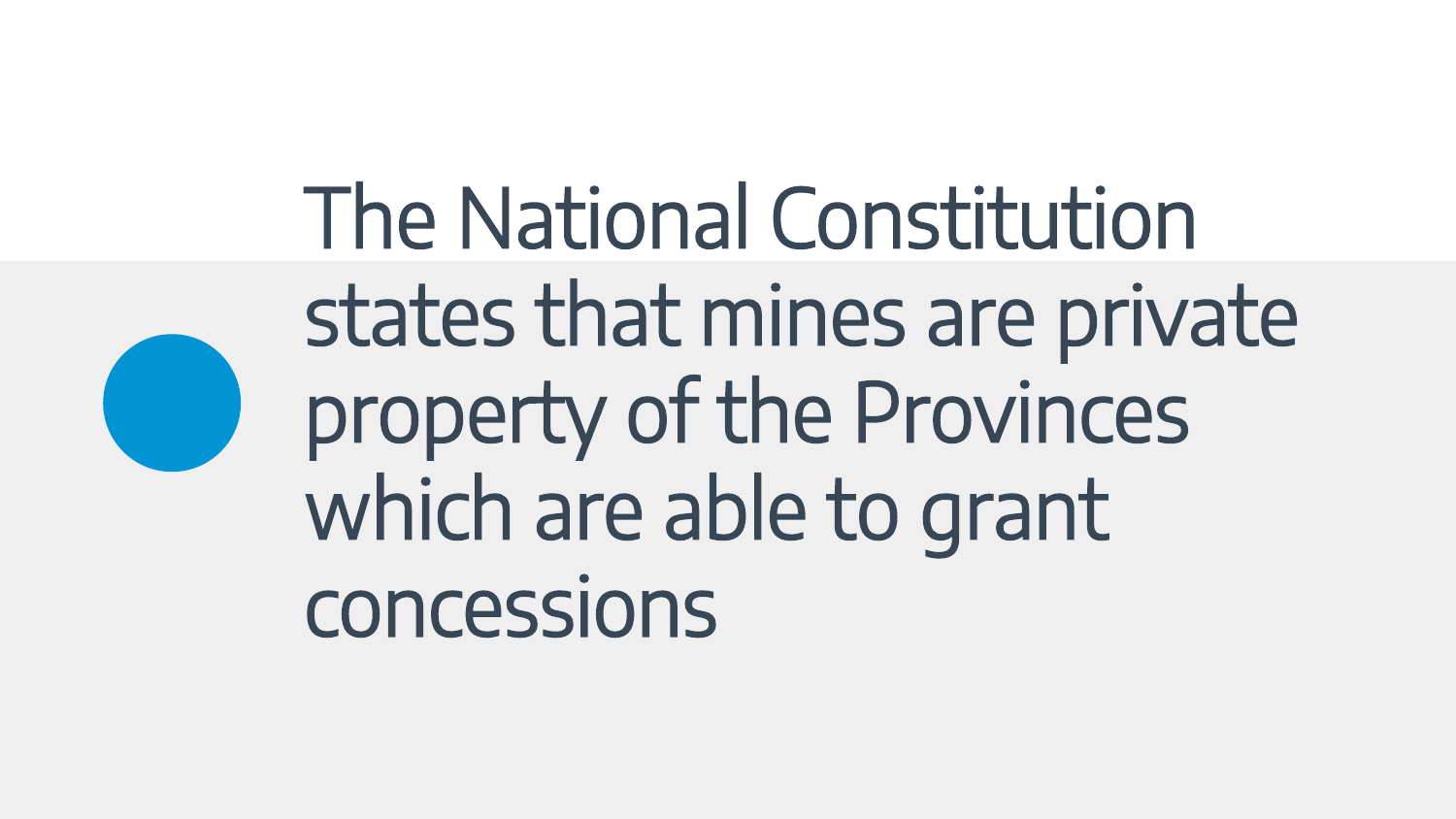However, legislation allows individuals or legal entities to acquire concessions, by requesting them to the competent authority in order to explore and develop those deposits and freely dispose of the minerals extracted within the area of the concession. The mining rights are granted in perpetuity provided that the annual tax is paid and investments are made for each stage of the mining activity.

The basic statute which governs mining activities in Argentina is the Mining Code, which establishes that mining resources are "non-renewable", so their utilization requires certain conditions.

When the **Provincial State** grants a mine concession to a third party, it maintains the original ownership. If the concession holder does not comply the conservation conditions that the Mining Code imposes - payment of royalties, capital investment, effective exploitation when applicable- his rights expire, and consequently the State can once again grant the mine concession to the next first applicant.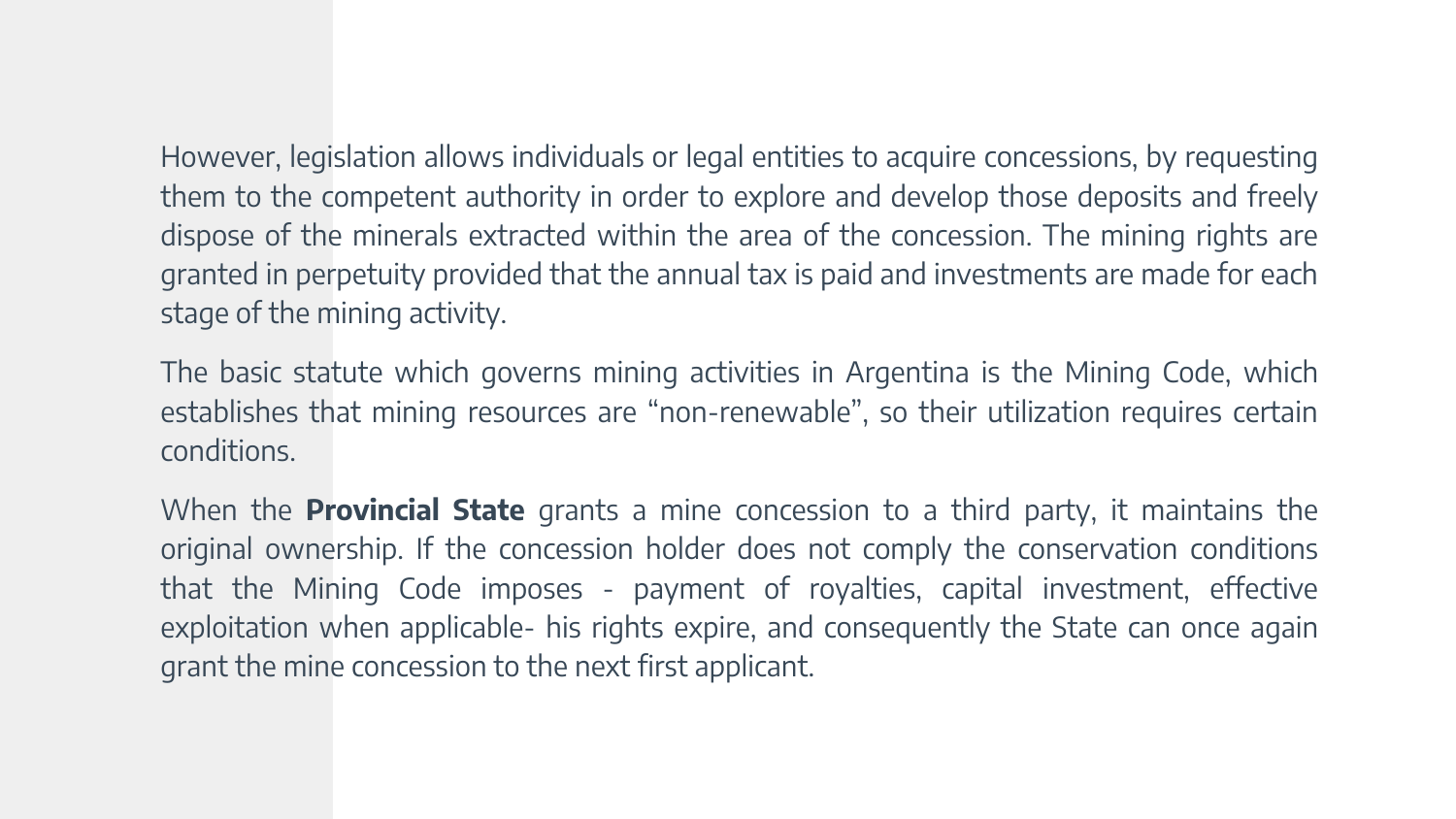Summarizing, a) the State holds the original ownership of the mine as a private asset, which subsists before, during and after the granting of "the concession" to a third party; b) that private third party holds the property right of, constituted by the State through a regulated act that is the "concession".

This system distinguishes the existing property on the surface of the land from the mining (underground) property.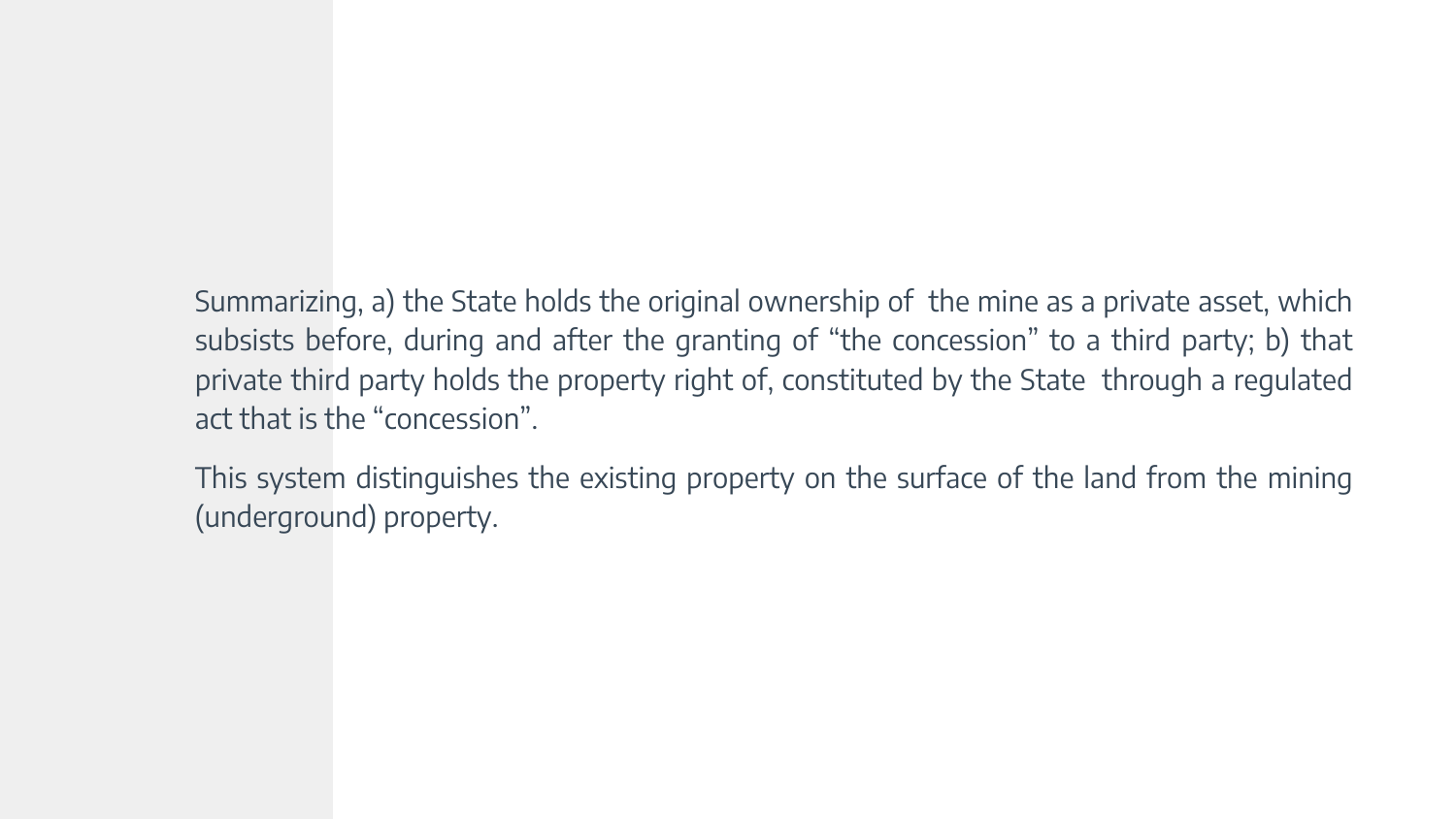### **EXPLORATION**

The initial prospecting stage is legally included in the exploration or search phase. It takes place on a surface called "search permit", which the miner holds exclusively for a specific period of time to carry out the tasks of mineral search.

To obtain the permit to explore, an application must be submitted to the provincial mining authority. The Mining Notary establishes the exact date and time of submission of the application. The application is registered in the Provincial Graphic Registry or Mining Cadastre in strict order of presentation.

Along with the request for exploration, the Minimum Work Program to be carried out must be submitted. It must include an estimation of the planned investments to be made, and the elements, equipment and machinery to be used in the project. The applicant will pay the exploration fee corresponding to the units of measurement requested.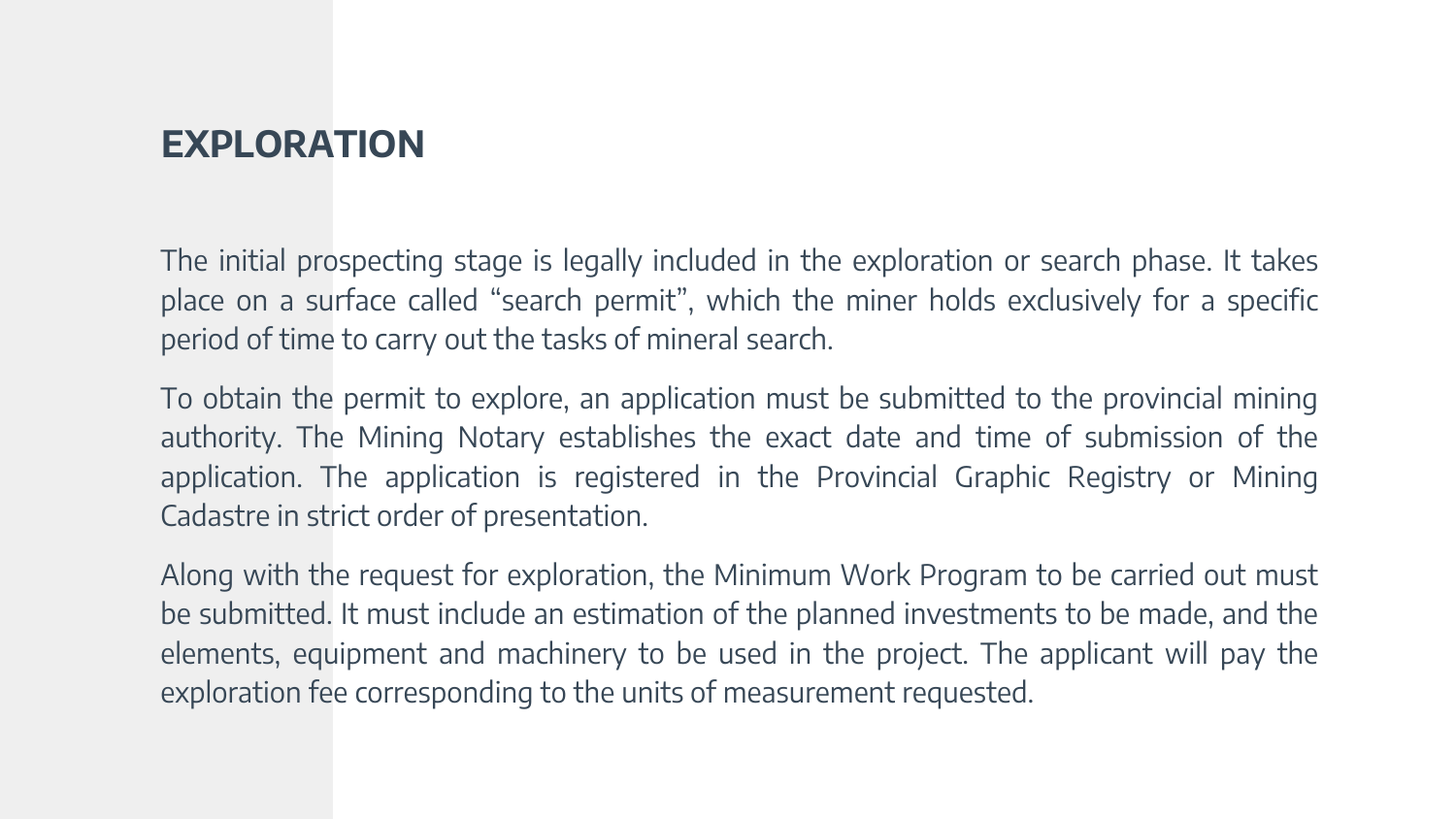Argentina is a federal country consisting of 23 provinces:

- At a national level Argentina dictates the Mining Code, and establishes general laws for the whole country in which the different productive activities (civil, commercial, tax, environmental and labor) are framed.
- The mining activity has a special promotional regime dictated by the National Government, to which the Provinces have adhered. It grants, among other benefits, accelerated amortization of capital assets and tax stability to mining projects.
- Provinces, for their part, grant mining rights for exploration and exploitation, and other permits. The provincial enforcement authority monitors compliance of the applicable regulations.
- Mining rights for exploration and exploitation and other corresponding permits are granted at the provincial level. Compliance with applicable regulations is monitored by the Provincial Authority.
- The provinces of Chubut, Mendoza, Tucumán, La Pampa, Córdoba, San Luis and Tierra del Fuego prohibited the processing of minerals with certain chemicals or open pit exploitation.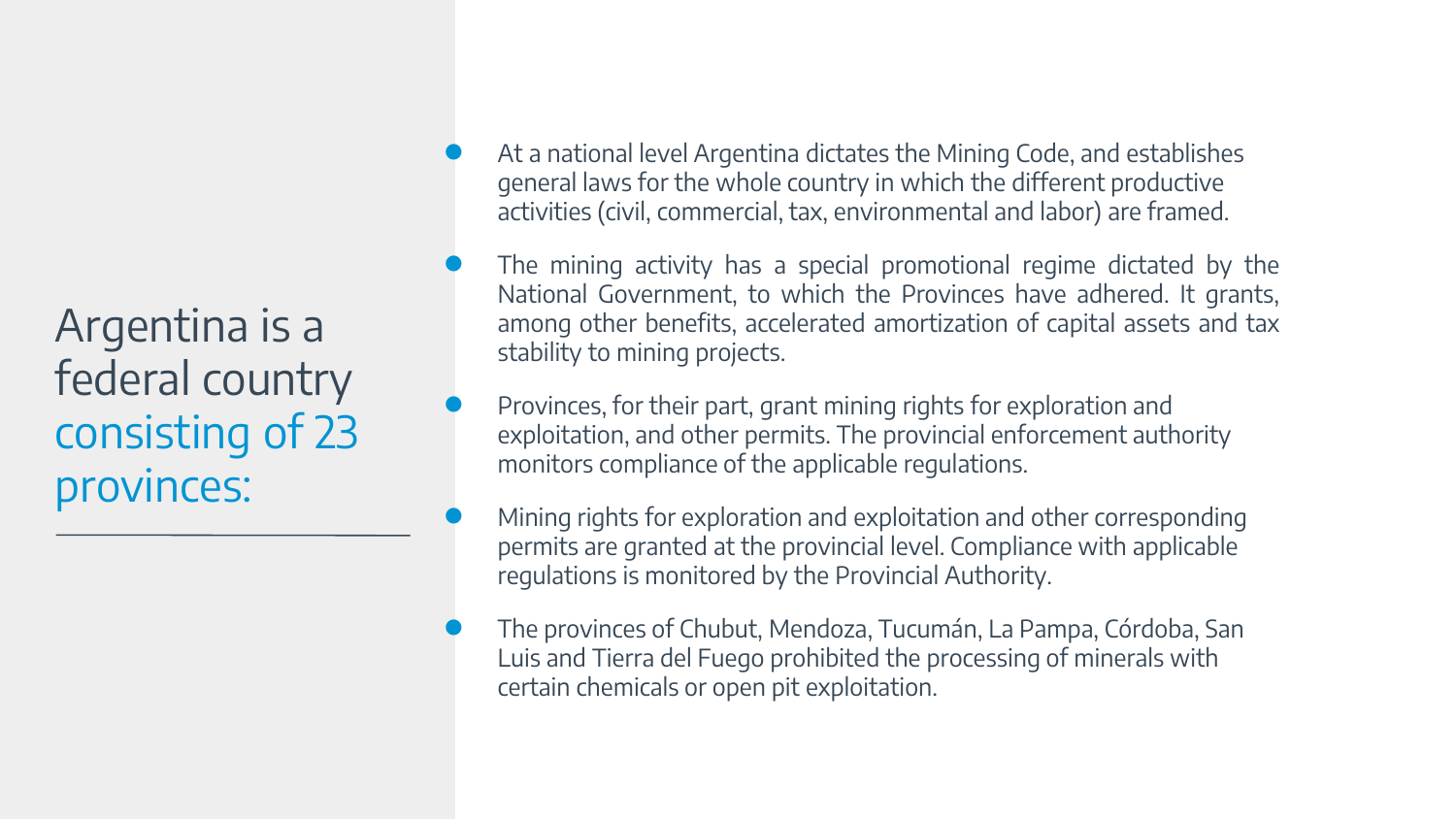1.

#### **STAGES TENURE DISCOVERY**

Submitting the request (Article 25)

- Applicant information and ownership description of the land (cadastral parcels, ejidos etc) Superficial owner of the land information
- Indicate concerns surface (Article. 19- Gather croquis with vertices coordinates of the requested area, using the coordinates official system.)
- Work plan description ( Schedule of minimum work to be done, investment estimation, equipment and elements to be used)
- Statement articles 29 and 30 C.N.M. regarding the non-existence of the prohibitions resulting of the articles 29-(paragraph 2°) and 30 (paragraph 5°). (Regarding maximum amount of permit and consecutive permits of the same area or part of it) and maximum of granted units per province to a landholder, a society, or person/ society bounded to the landholder.

Manifestation discovery note (articles 45,46 and 60)

- Discoverer information
- Accompanied mineral sample
- **Mine Name**
- Discovery point description (Article 19) and name and mineral of the bordering mines.
- Land domain description (cadastral parcels, ejidos, etc), Superficial owner of the land data.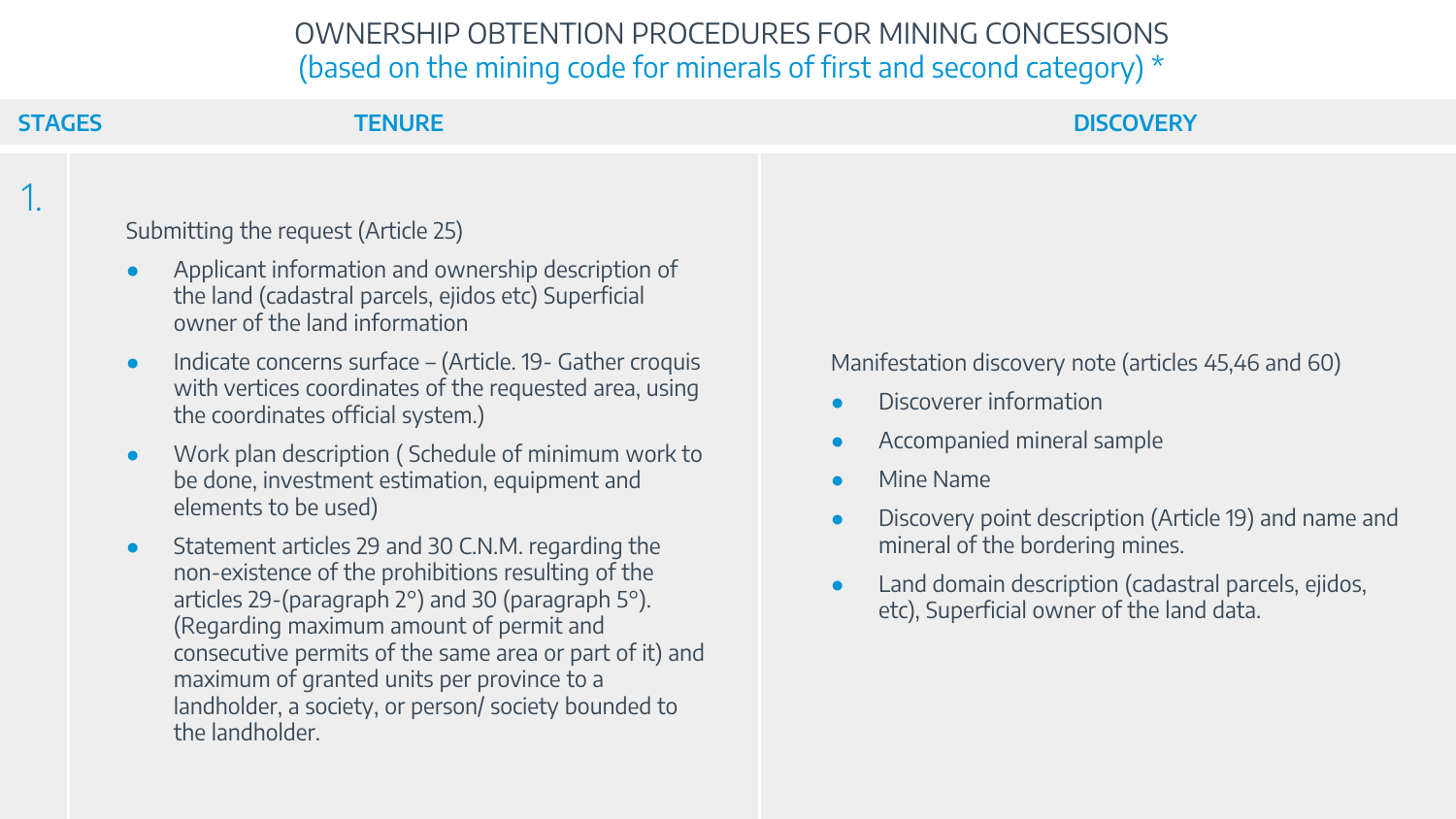2. **STAGES TENURE DISCOVERY**

- Chronological and sequential number assignment (Provincial Mining Authority)
- Location in the Mine Cadastral- Graphic registration (unavailability area) (Article 20)
- Official Documents( Domain reports department; 3. Official Documents( Domain reports department; Province Direction of lands, Province office cadastral direction , Property Register of immovable
- Edicts Publications (official Journal and graphic media of wide circulation)(100 days for opponents)- Concession granting resolution 4. ● Edicts Publications (official Journal and graphic media → Publish registration (official Journal and graphic media
- Ownership registration of tenure, file registration. Gall (Article 221, Every mineral) Gall (Article 221, Every mineral Summer of tenure, file registration.<br>S. Three years from the register date the payment of annon payment of cannon paymen the mining annual cannon begins according to articles 76 and 213 of the mining code) 5 year to submit minimum investment plan).

- Chronological and sequential number assignment ( Provincial Mining Authority)
- Location in the Mine Cadastral- Graphic registration (unavailability area) (Article 20)
- Province Direction of lands, Province direction of cadastral, Property Register of immovable
- of wide circulation, articles 51, 52,53 and 66
- discoverer will be exempt of cannon payment for three years regarding the belongings given, After that date, the payment of the annual mining cannon begins and the minimum investment plan must be introduced.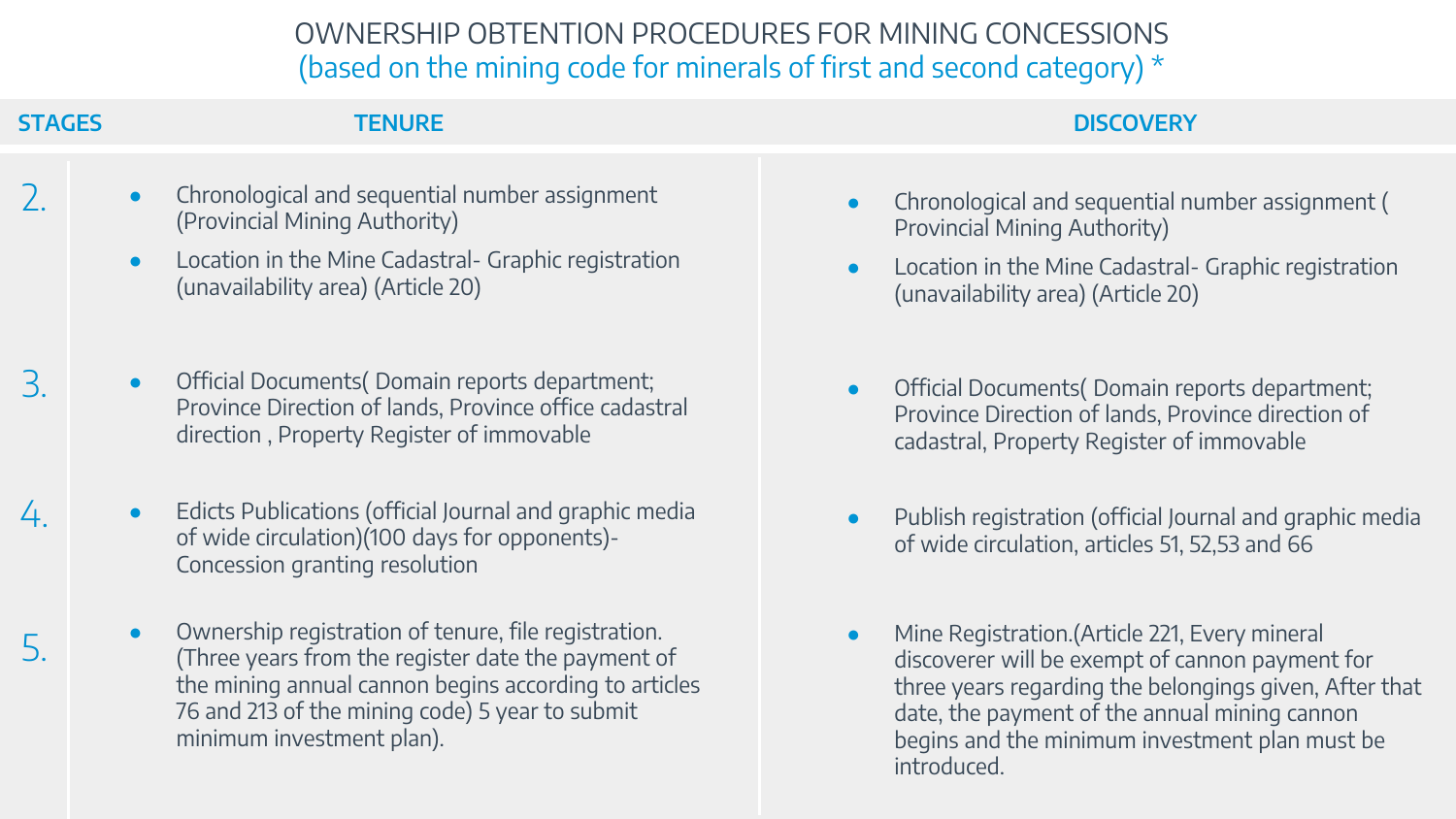6.

#### **STAGES TENURE DISCOVERY**

- Exploration Permit conditioned to the environmental impact report approval and the obtaining of the environmental impact declaration, Articles: 233,246,250,256; General environmental law N° 25675 and its annex; Provincial Laws and Resolutions.
- Legal labor Statement and belonging request
- $8 \cdot$  Belongings location (graphic register and publication)
- Measurement: publication, measurement tasks and legal task acknowledgment (requested belongings are 9. ● Measurement and requested area demarcation. set) (article 53,81 to 92)
- Exploration Permit conditioned to the environmental impact report approval and the obtainment of the environmental impact declaration, Articles: 233, 246, 250, 56; General environmental law N° 25675 and its annex; Provincial Laws and Resolutions.
- Legal labor Statement and belonging request<br>(reduction). (Article 68) 7. Equation (Article 68) 7. Equation (Article 68) (reduction). (Article 68)

Discovery verification by the mining authority (Article 47)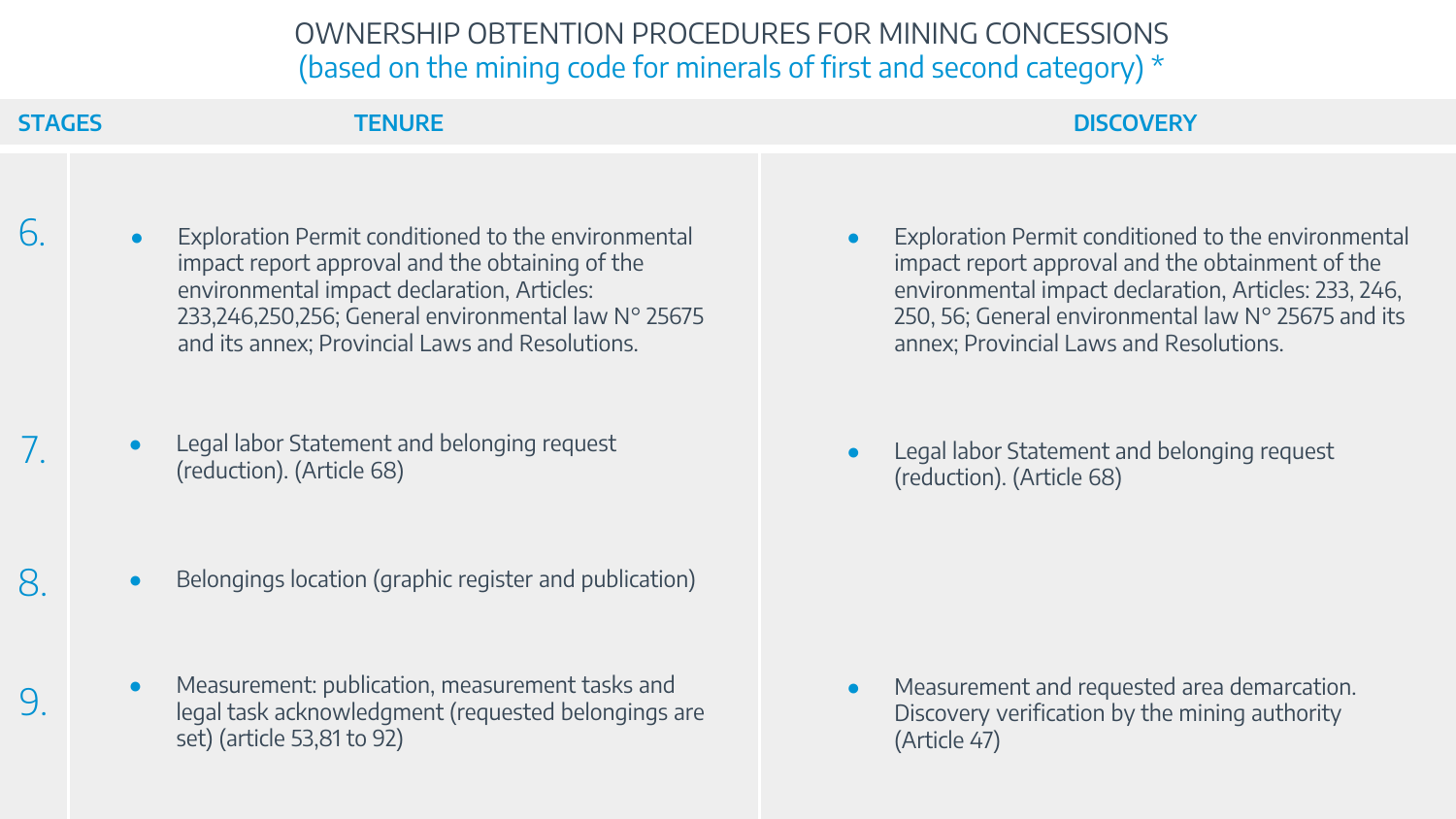**STAGES TENURE DISCOVERY**

10.

- Minimum investment plan: must be submitted within a year term from the petition date and accounting for five years since the mentioned date. Amount not lower than 300 times the mine annual cannon. (article 217)
- Unavailability area release, belonging registration in 11. Concession–Definitive title the graphic register, legal constitution belonging possession (Article 93)
- Minimum investment plan: must be submitted within a year term from the petition date and accounting for five years since the mentioned date. Amount not lower than 300 times the mine annual cannon. (article 217)

 $12.$  **•** Publication and mine constitution.

\* The procedures are based on the mining code, and the concerning paper work to access a mining concession, given this, the demands are similar in each province.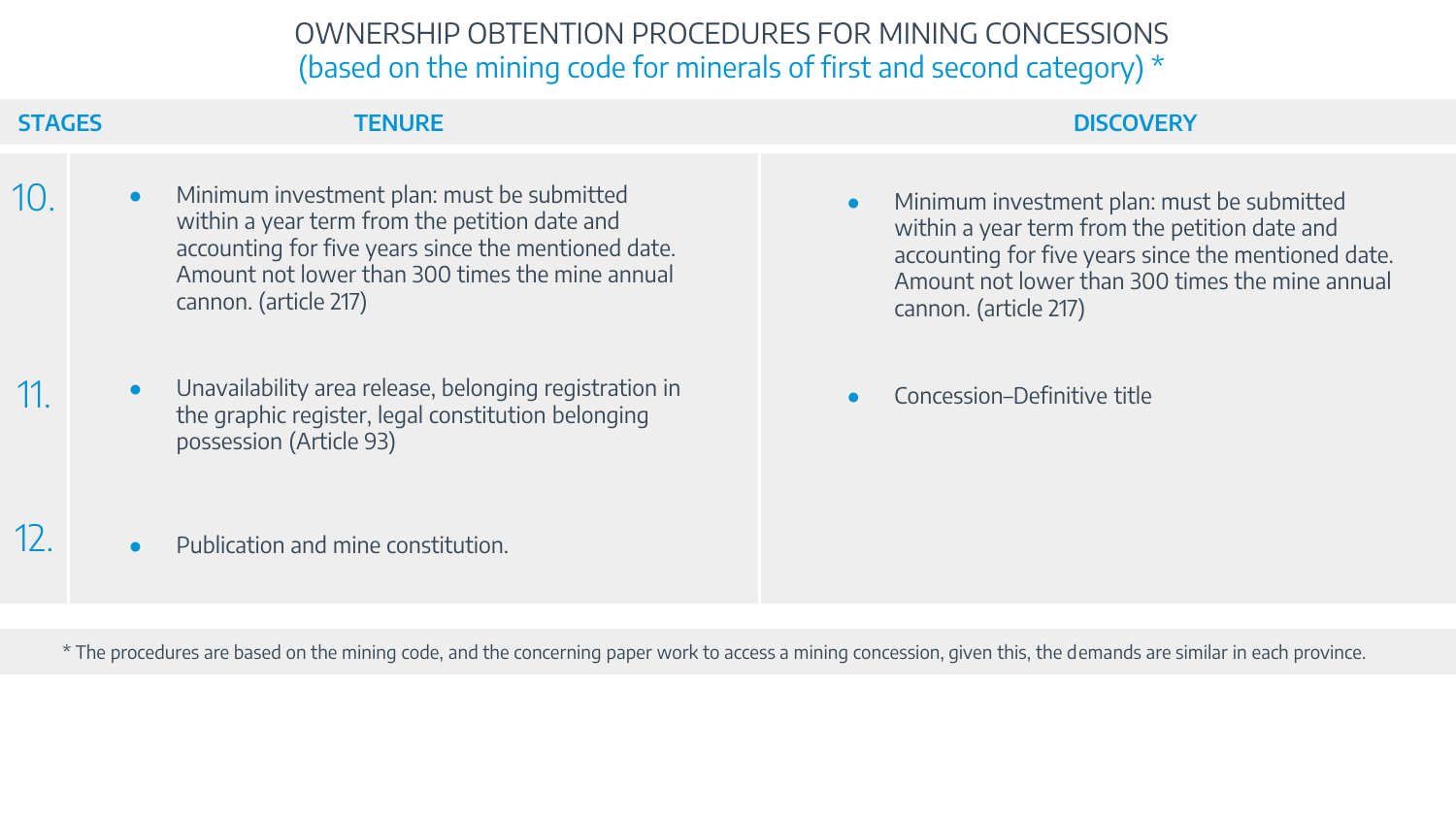

Ministerio de **Desarrollo Productivo Argentina**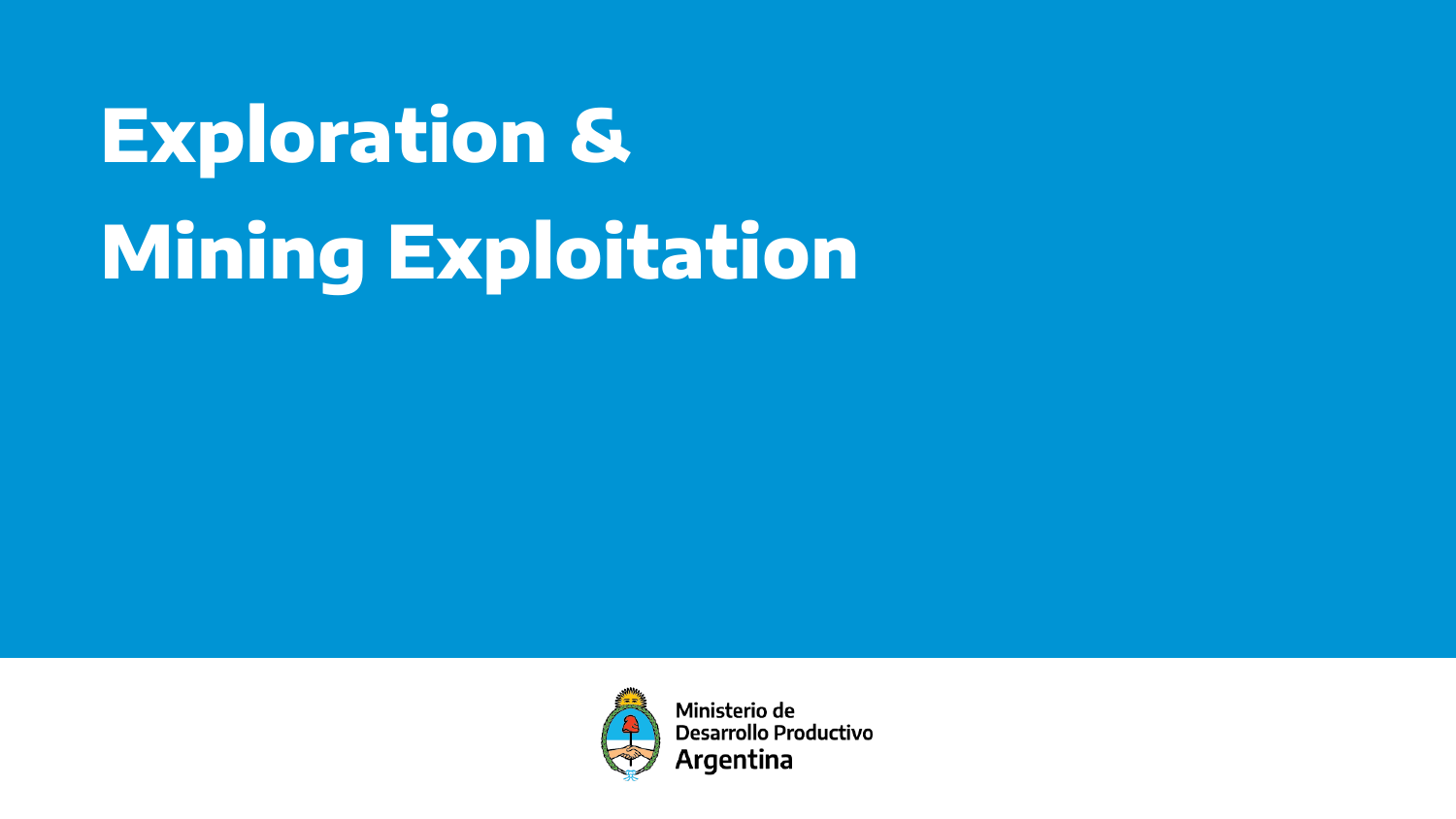### **MINING EXPLOITATION**

In the second stage of the mining process, once a discovery has been made and registered, the provincial mining authority grants the mining concession to the first discoverer. Once granted, the miner can begin the exploitation of the mine.

The miner can carry out the recognition in the field, in order to specify the most convenient location to establish the properties and develop the exploitation, taking into account the type of mineral discovered.

The public utility status of the exploration and exploitation stages enables the miner to use the surface land, securing the damages and losses that it may cause.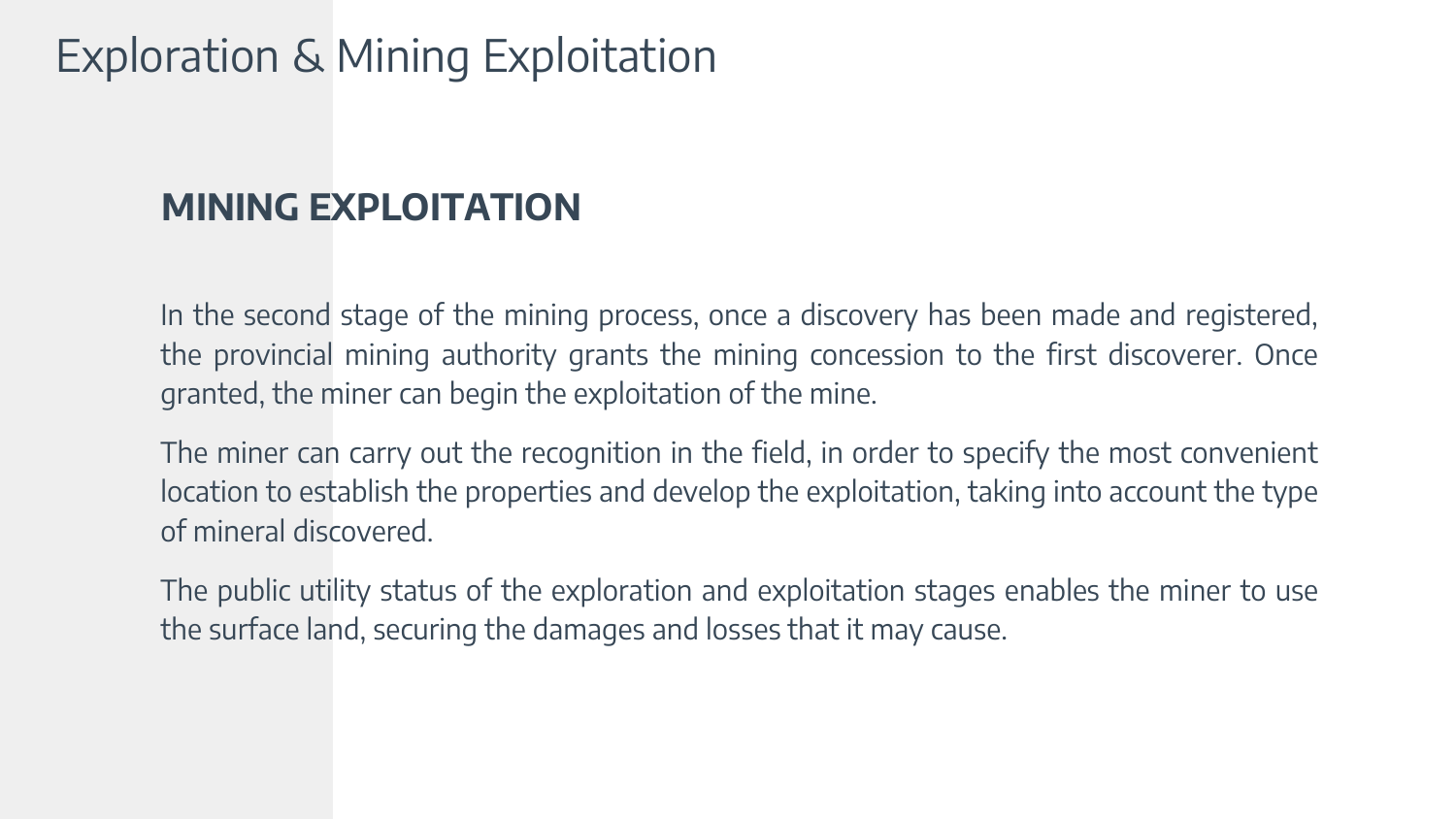Since the granting of the mining concession, mining easements may also be constituted for the occupation of surface lands, the opening of communication and transport routes, and the use of the natural waters for exploitation requirements.

According to the Mining Code, mining works are considered of public utility and therefore cannot be prevented or suspended, except when this is required to safeguard the public safety, the conservation of belongings and the health or life o workers.

The miner is the owner of all the breeding grounds located within the boundaries of his property, regardless of the mineral substances they contain, and is obligated to report to the mining authority on the finding of any substance different from those stated in the mine registry, for the purposes of the payment of royalties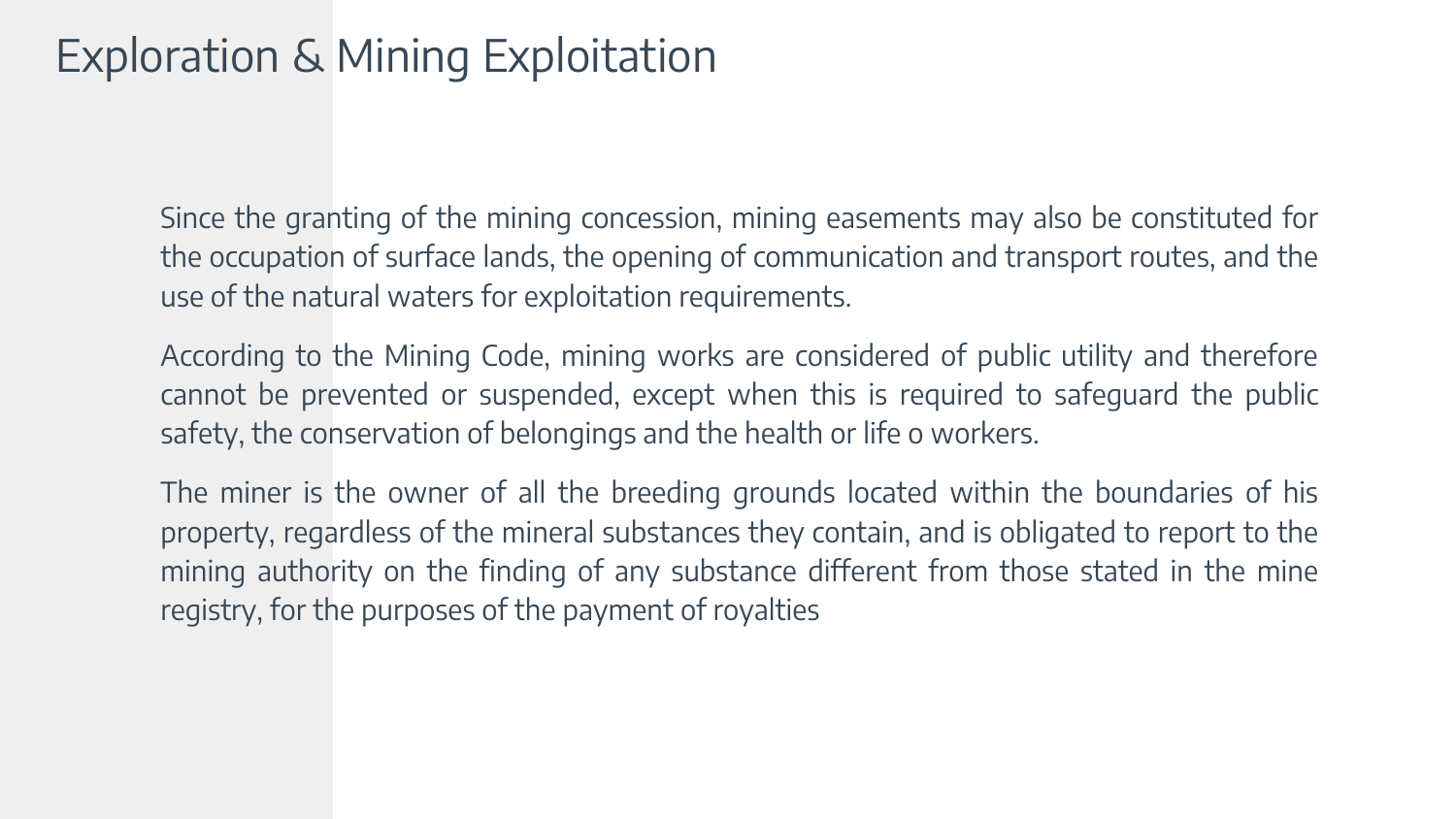### **ENVIRONMENT**

The Mining Code establishes that miners can exploit their belongings freely, without being subject to other rules than those concerning their safety, police power and environment conservation. Before the start of operations, miners must submit an Environmental Impact Report (IIA) to the appropriate Provincial Application Authority according to the location of the deposit.

Once approved, an Environmental Impact Statement (EIS) is issued, and the Provincial Application Authority will be responsible for monitoring compliance. A new EIS will be issued for each stage of the project, approving or rejecting it within a maximum period of sixty (60) business days.

The EIS is updated every two years.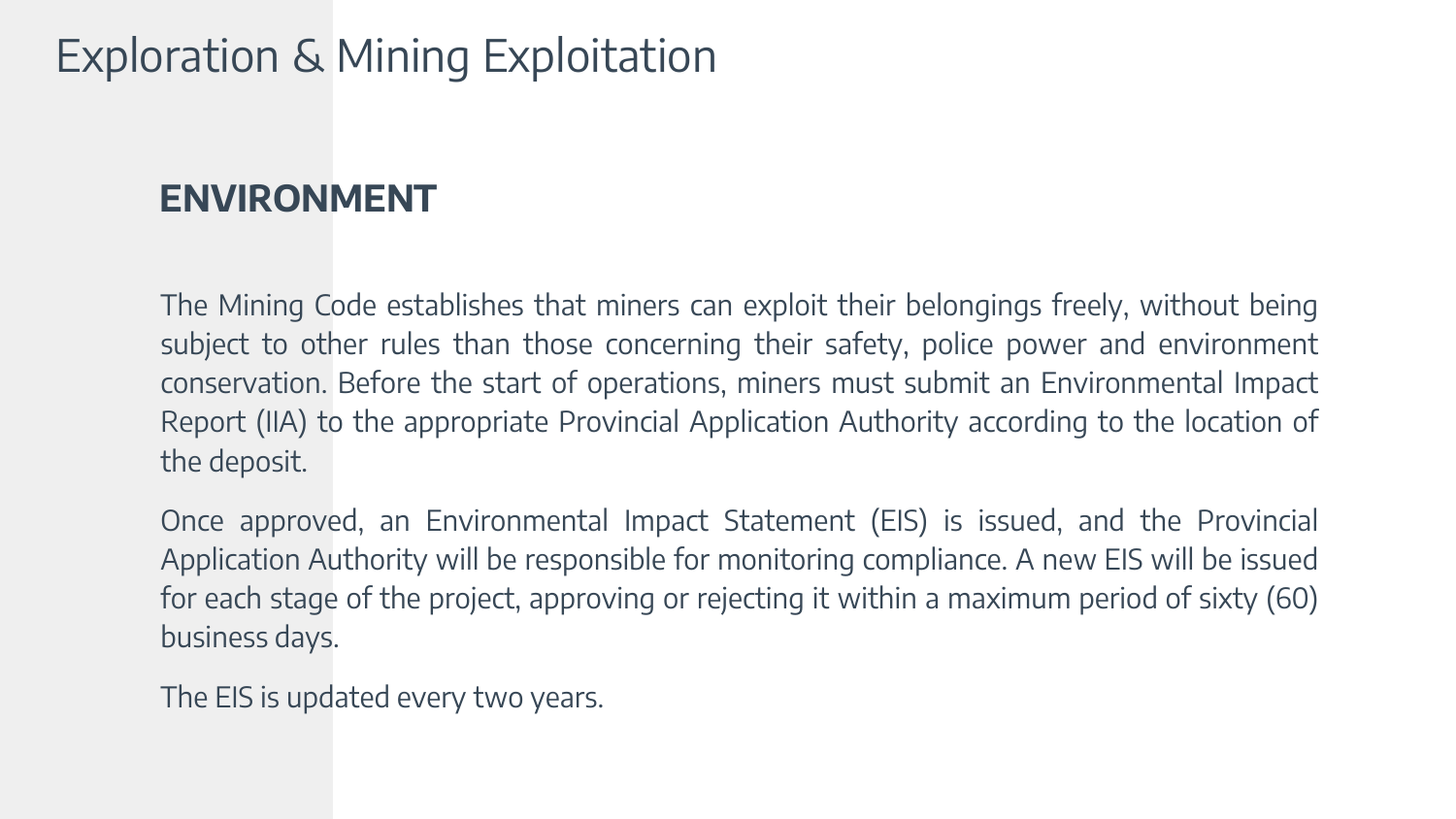### **NUCLEAR MINERALS**

Under Argentine law, those minerals considered nuclear ones are uranium and thorium. Those who operate mines that contain nuclear minerals must submit to the mining authority a plan to restore the natural area affected by mining waste, and neutralize, conserve or preserve tailings and other processing products, complying with current regulations. In order to export nuclear minerals, as well as concentrates and their derivatives, the approval of the National Atomic Energy Commission is required.

#### **CYANIDE**

The following Argentine provinces have banned cyanide from mineral processing: Chubut, Mendoza, Tucumán, La Pampa, Córdoba, San Luis and Tierra del Fuego.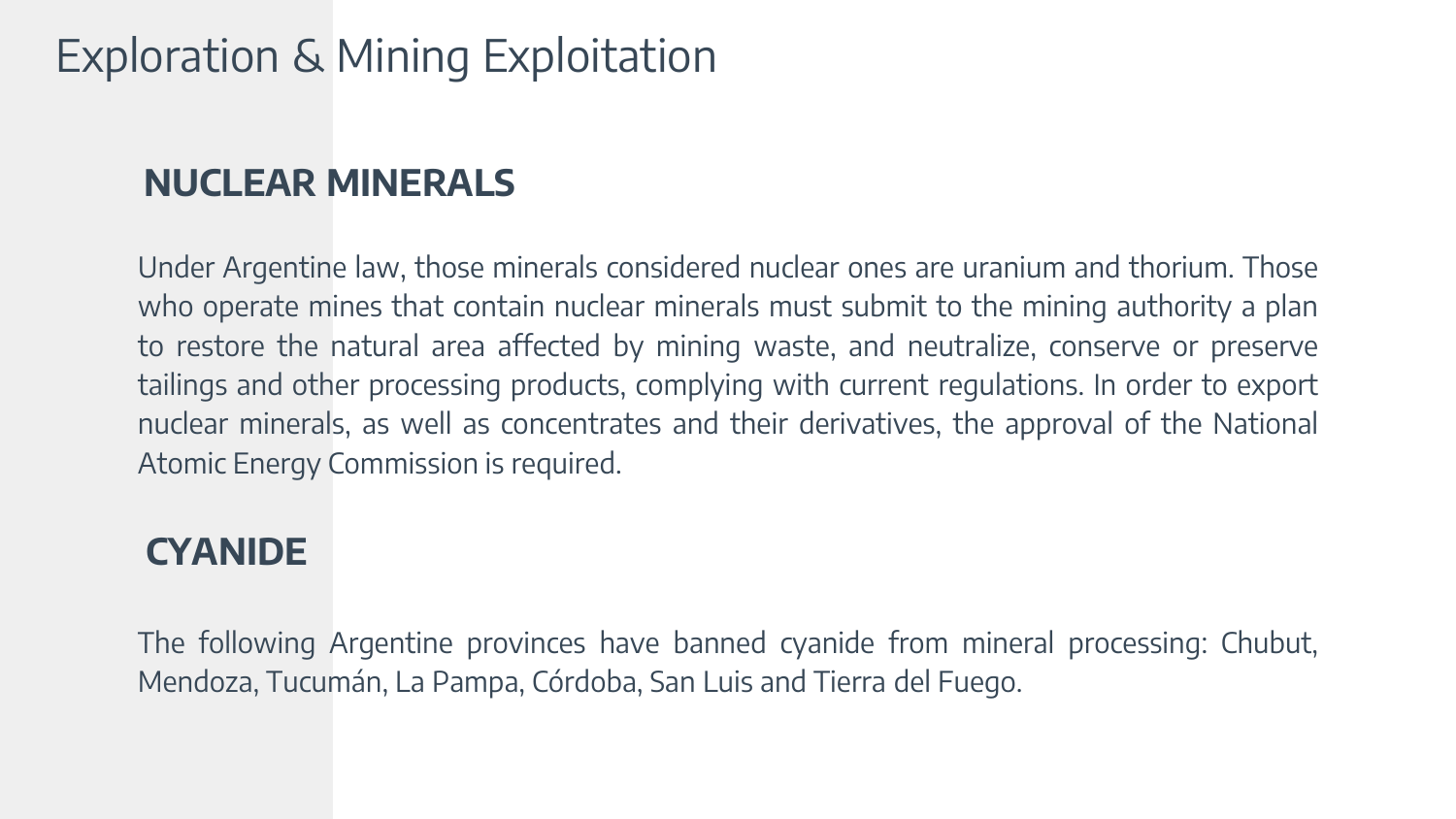**Mining Investment Law**  Promotional regime of the mining sector



Ministerio de **Desarrollo Productivo** Argentina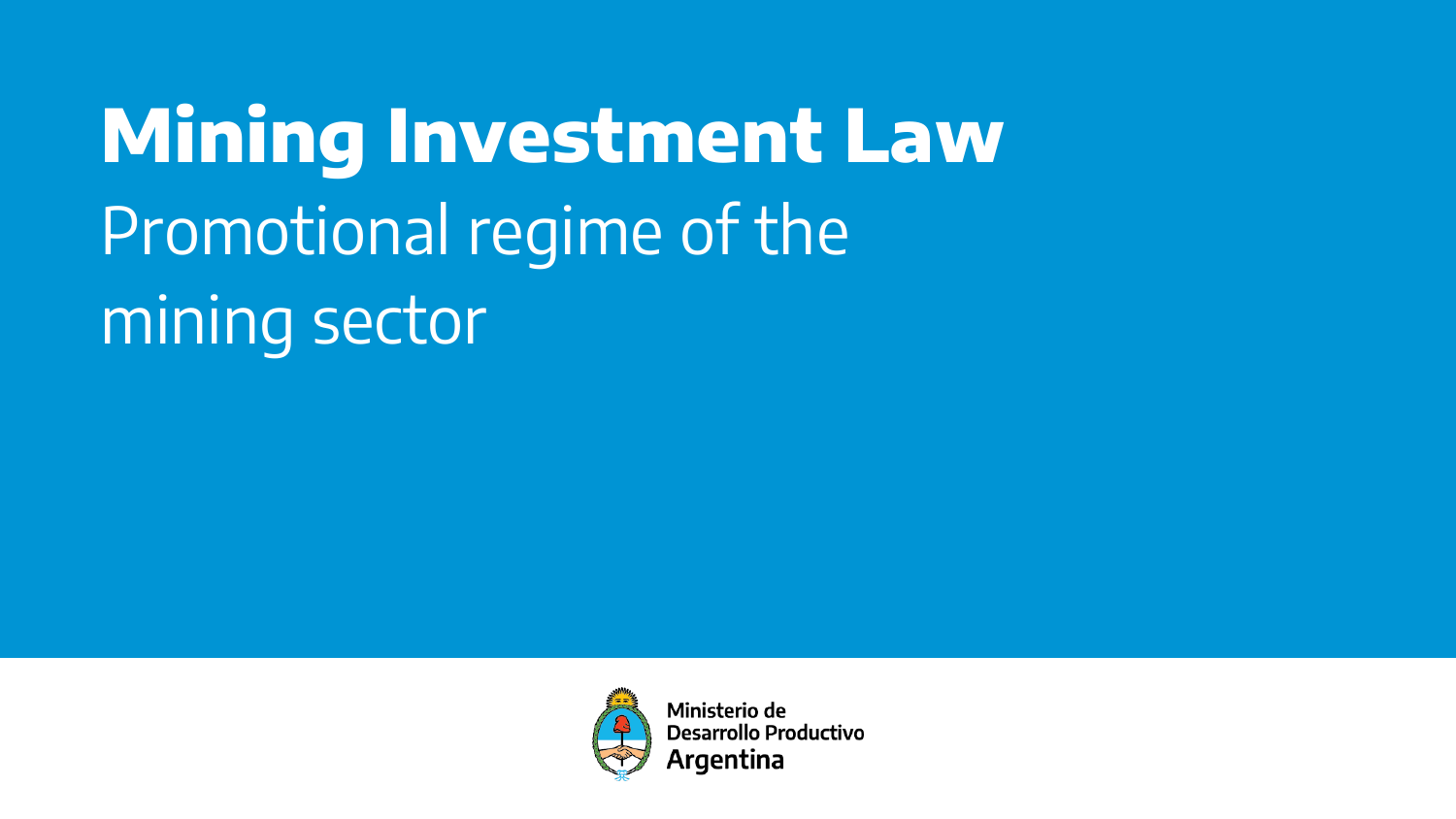# The Mining Investment Law (24.196 / 93)

The taxes to be applied to mining activities in Argentina are the same as those applied to all other economic activities.

Thus, the Income Tax applies to capital companies with an aliquot of 30% for the fiscal years.

In addition, mining activity in Argentina has an special tax regime, established by Law 24.196.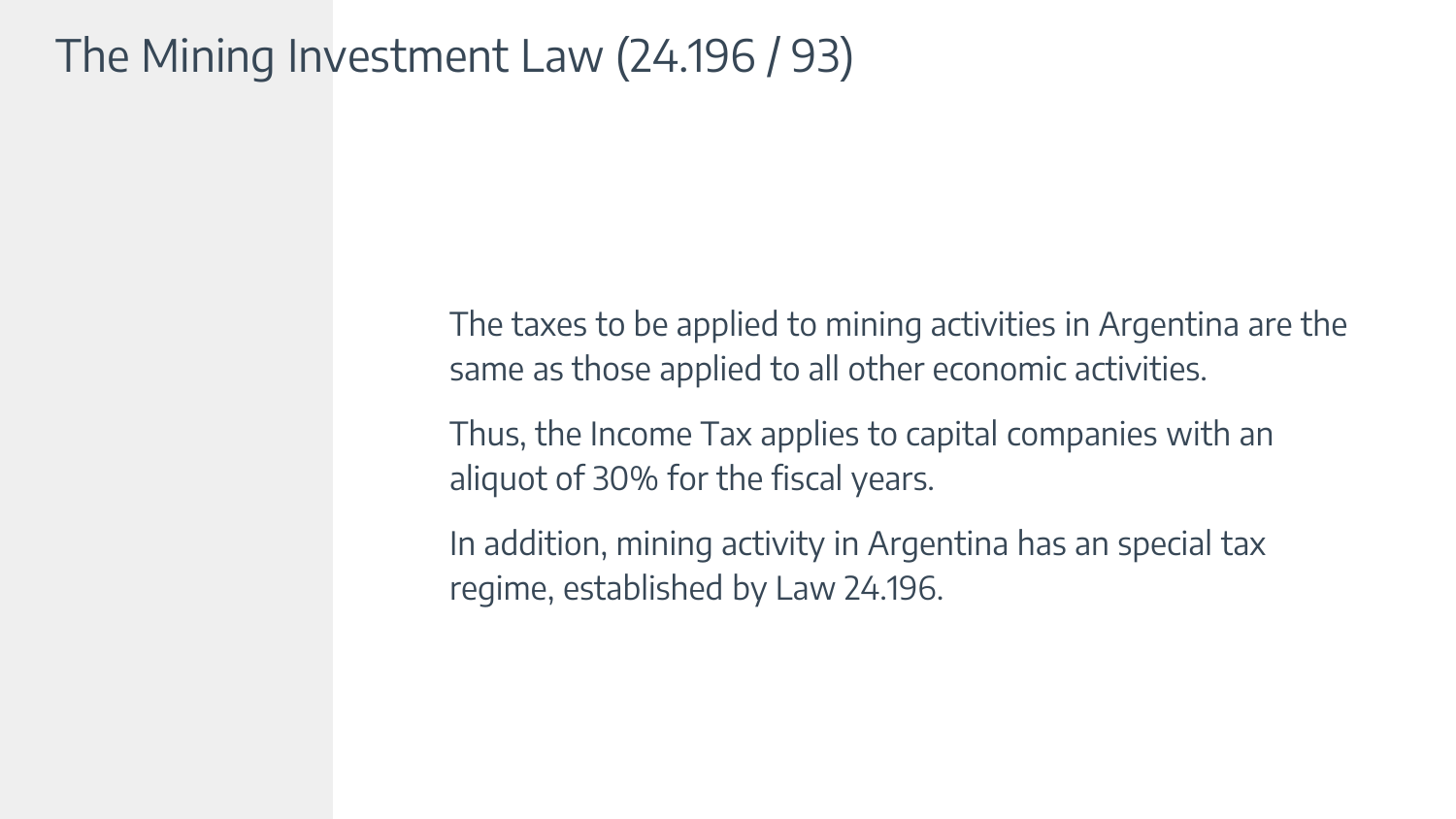## Benefits granted The Mining Investment Law (24.196 / 93)

| <b>TAX STABILITY</b>                                                                                                                                                 | <b>IMPORTS</b>                                                                                                     | <b>EXPLORATION</b><br><b>PROMOTION</b>                                                                                                                                                | <b>ACCELERATED</b><br><b>DEPRECIATION</b>        | <b>ROYALTIES</b><br><b>UPPER BOUND</b>                                           |
|----------------------------------------------------------------------------------------------------------------------------------------------------------------------|--------------------------------------------------------------------------------------------------------------------|---------------------------------------------------------------------------------------------------------------------------------------------------------------------------------------|--------------------------------------------------|----------------------------------------------------------------------------------|
| Applies for 30 years<br>to all taxes<br>(national and<br>provincial) applicable<br>from the filling date<br>of the feasibility study<br>to the Federal<br>Government | <b>0% tax</b> on capital<br>goods (equipment &<br>spare parts) and raw<br>materials imports for<br>mining purposes | <b>Double 'Income</b><br>$\bullet$<br>Tax' deduction of<br><b>Exploration expenditures</b><br>up to Feasibility<br><b>VAT</b><br>$\bullet$<br><b>Reimbursement</b><br>within 6 months | 3 years<br>accelerated<br>depreciation<br>scheme | The Law set an<br>upper bound of<br><b>3%</b> for Provincial<br><b>Royalties</b> |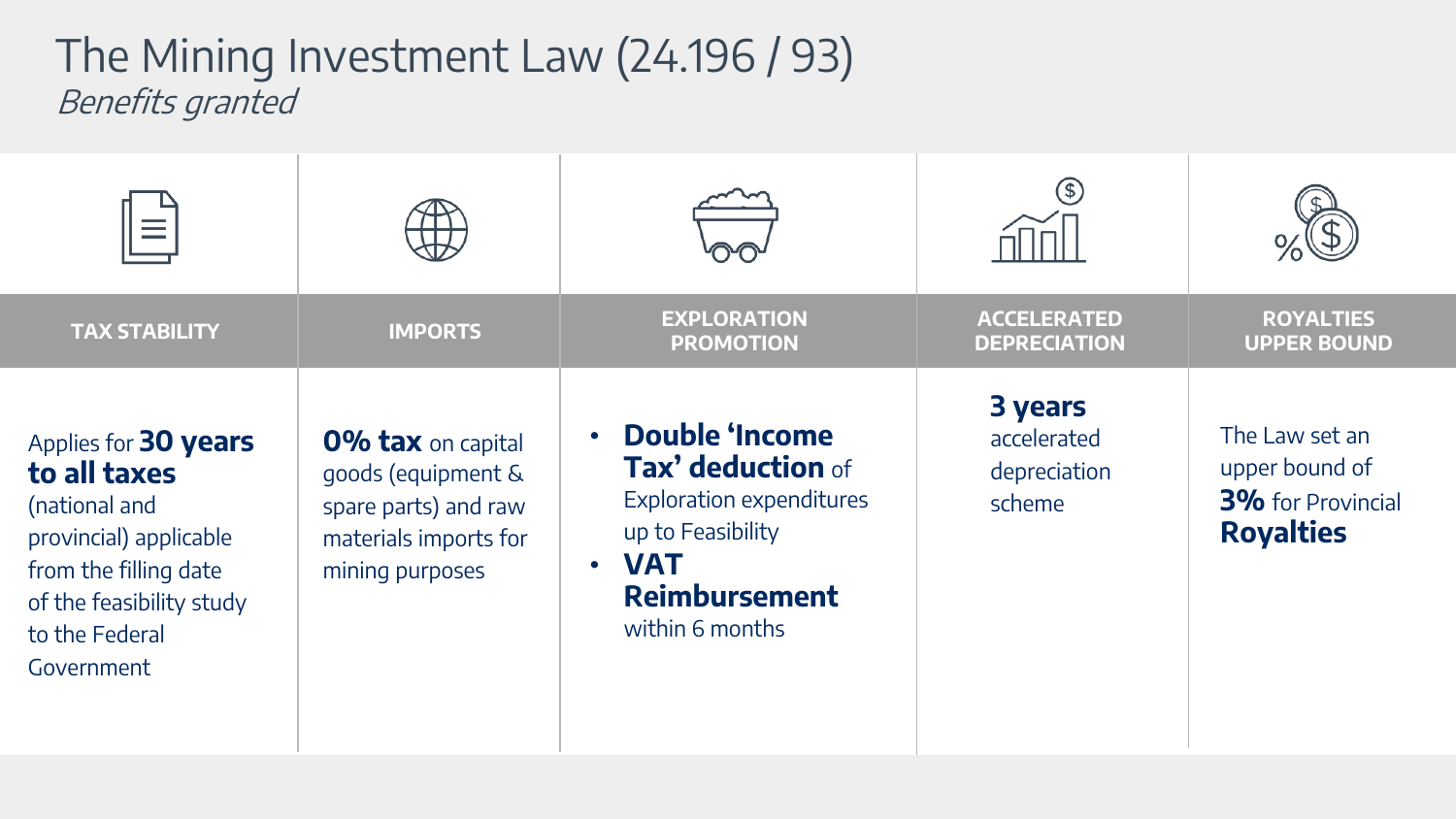# Mining Investments **24196 LAW**

#### 1. **Beneficiary Subjects:**

Companies or individuals that carry out prospecting, exploration, development, preparation and extraction activities of mineral substances included in the Mining Code, and those that realize crushing, grinding, smelting, refining processes, when they are carried out by the same economic unit or are integrated regionally with the previous activities.

Likewise, the companies that provide mining services will be able to benefit from the exemptions of import duties.

#### 2. **Tax Stability:**

New mining ventures. as well as existing projects that increase their productive capacity, will enjoy a 30-year tax stability regarding taxes in force at the time the feasibility report is submitted. The creation of new taxes or the increases of aliquots, rates or amounts cannot affect it. The total tax burden will be determined, separately, for the national jurisdiction and for each of the provincial and municipal jurisdictions, as appropriate.

#### 3. **Imports:**

Mining projects are exempt from the payment of all import duties and any other taxes due to the import of capital goods, special equipment or components thereof and inputs for their activity.

For each good, an authorization must be requested from the competent authority.